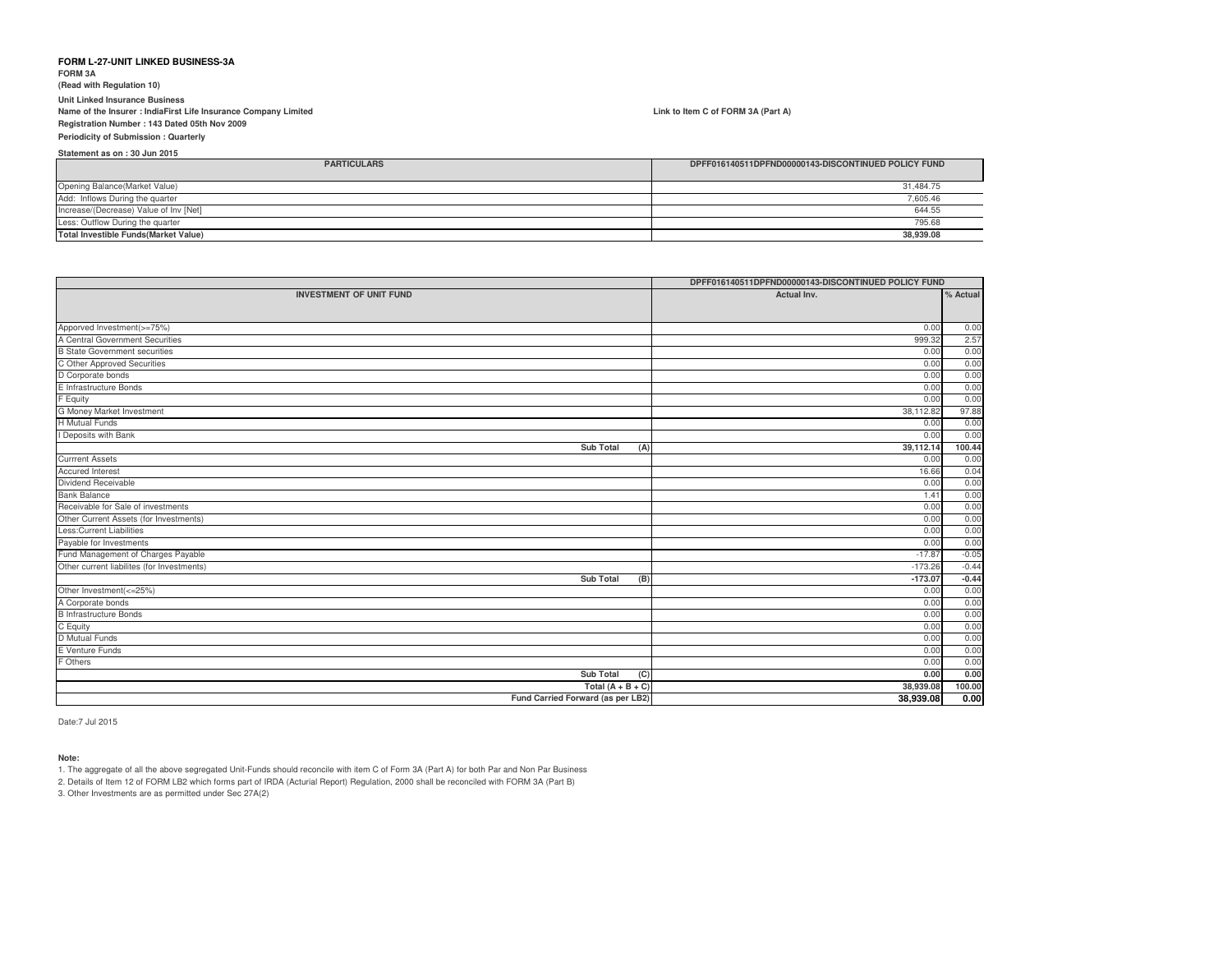**FORM 3A (Read with Regulation 10)Unit Linked Insurance Business Name of the Insurer : IndiaFirst Life Insurance Company LimitedRegistration Number : 143 Dated 05th Nov 2009**

#### **Periodicity of Submission : Quarterly**

**Statement as on : 30 Jun 2015**

| Statement as on : 30 Jun 2015                |                                                                   |
|----------------------------------------------|-------------------------------------------------------------------|
| <b>PARTICULARS</b>                           | ULGF001240111EBPEQADFND143-IndiaFirst EBP - Equity Advantage Fund |
|                                              |                                                                   |
| Opening Balance(Market Value)                | 129.46                                                            |
| Add: Inflows During the quarter              | 11.46                                                             |
| Increase/(Decrease) Value of Inv [Net]       | $-0.81$                                                           |
| Less: Outflow During the quarter             | 0.00                                                              |
| <b>Total Investible Funds (Market Value)</b> | 140.12                                                            |

|                                                               | ULGF001240111EBPEQADFND143-IndiaFirst EBP - Equity Advantage Fund |          |
|---------------------------------------------------------------|-------------------------------------------------------------------|----------|
| <b>INVESTMENT OF UNIT FUND</b>                                | Actual Inv.                                                       | % Actual |
|                                                               |                                                                   |          |
|                                                               |                                                                   |          |
| Apporved Investment(>=75%)<br>A Central Government Securities | 0.00                                                              | 0.00     |
|                                                               | 0.00                                                              | 0.00     |
| <b>B State Government securities</b>                          | 0.00                                                              | 0.00     |
| C Other Approved Securities                                   | 0.00                                                              | 0.00     |
| D Corporate bonds                                             | 0.00                                                              | 0.00     |
| E Infrastructure Bonds                                        | 0.00                                                              | 0.00     |
| F Equity                                                      | 119.67                                                            | 85.41    |
| G Money Market Investment                                     | 10.00                                                             | 7.14     |
| <b>H</b> Mutual Funds                                         | 2.32                                                              | 1.65     |
| I Deposits with Bank                                          | 0.00                                                              | 0.00     |
| Sub Total<br>(A)                                              | 131.99                                                            | 94.20    |
| <b>Currrent Assets</b>                                        | 0.00                                                              | 0.00     |
| <b>Accured Interest</b>                                       | 0.00                                                              | 0.00     |
| Dividend Receivable                                           | 0.25                                                              | 0.18     |
| <b>Bank Balance</b>                                           | 1.00                                                              | 0.72     |
| Receivable for Sale of investments                            | 0.00                                                              | 0.00     |
| Other Current Assets (for Investments)                        | 0.00                                                              | 0.00     |
| Less: Current Liabilities                                     | 0.00                                                              | 0.00     |
| Payable for Investments                                       | 0.00                                                              | 0.00     |
| Fund Management of Charges Payable                            | $-0.17$                                                           | $-0.12$  |
| Other current liabilites (for Investments)                    | 0.00                                                              | 0.00     |
| Sub Total<br>(B)                                              | 1.08                                                              | 0.77     |
| Other Investment(<=25%)                                       | 0.00                                                              | 0.00     |
| A Corporate bonds                                             | 0.00                                                              | 0.00     |
| <b>B</b> Infrastructure Bonds                                 | 0.00                                                              | 0.00     |
| C Equity                                                      | 7.06                                                              | 5.04     |
| D Mutual Funds                                                | 0.00                                                              | 0.00     |
| E Venture Funds                                               | 0.00                                                              | 0.00     |
| F Others                                                      | 0.00                                                              | 0.00     |
| Sub Total<br>(C)                                              | 7.06                                                              | 5.04     |
| Total $(A + B + C)$                                           | 140.12                                                            | 100.00   |
| Fund Carried Forward (as per LB2)                             | 140.12                                                            | 0.00     |

Date:7 Jul 2015

#### **Note:**

1. The aggregate of all the above segregated Unit-Funds should reconcile with item C of Form 3A (Part A) for both Par and Non Par Business

2. Details of Item 12 of FORM LB2 which forms part of IRDA (Acturial Report) Regulation, 2000 shall be reconciled with FORM 3A (Part B)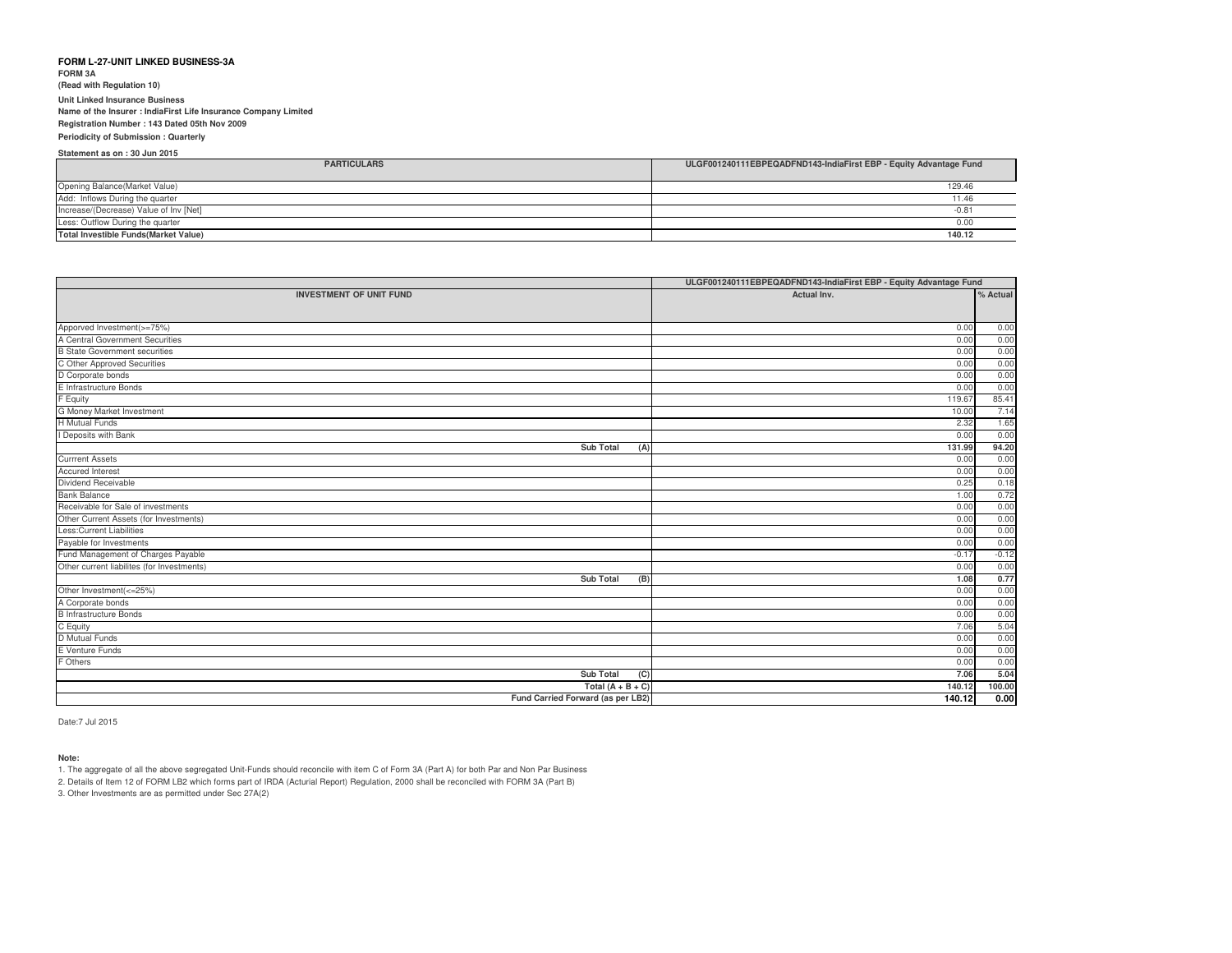**FORM 3A (Read with Regulation 10)Unit Linked Insurance Business Name of the Insurer : IndiaFirst Life Insurance Company LimitedRegistration Number : 143 Dated 05th Nov 2009**

**Periodicity of Submission : QuarterlyStatement as on : 30 Jun 2015**

| ULGF002240111EBPBNDFUND143-IndiaFirst EBP - Bond Fund<br><b>PARTICULARS</b> |           |
|-----------------------------------------------------------------------------|-----------|
| Opening Balance(Market Value)                                               | 20,571.80 |
| Add: Inflows During the quarter                                             | 51.47     |
| Increase/(Decrease) Value of Inv [Net]                                      | $-77.95$  |
| Less: Outflow During the quarter                                            | 23.16     |
| <b>Total Investible Funds (Market Value)</b>                                | 20.522.16 |

|                                            | ULGF002240111EBPBNDFUND143-IndiaFirst EBP - Bond Fund |          |
|--------------------------------------------|-------------------------------------------------------|----------|
| <b>INVESTMENT OF UNIT FUND</b>             | Actual Inv.                                           | % Actual |
|                                            |                                                       |          |
| Apporved Investment(>=75%)                 | 0.00                                                  | 0.00     |
| A Central Government Securities            | 11,021.60                                             | 53.71    |
| <b>B State Government securities</b>       | 102.77                                                | 0.50     |
| C Other Approved Securities                | 0.00                                                  | 0.00     |
| D Corporate bonds                          | 2,719.80                                              | 13.25    |
| E Infrastructure Bonds                     | 5,670.23                                              | 27.63    |
| F Equity                                   | 0.00                                                  | 0.00     |
| <b>G Money Market Investment</b>           | 361.60                                                | 1.76     |
| <b>H</b> Mutual Funds                      | 0.00                                                  | 0.00     |
| I Deposits with Bank                       | 0.00                                                  | 0.00     |
| <b>Sub Total</b><br>(A)                    | 19,876.01                                             | 96.85    |
| <b>Currrent Assets</b>                     | 0.00                                                  | 0.00     |
| <b>Accured Interest</b>                    | 659.45                                                | 3.21     |
| Dividend Receivable                        | 0.00                                                  | 0.00     |
| Bank Balance                               | 1.10                                                  | 0.01     |
| Receivable for Sale of investments         | 0.00                                                  | 0.00     |
| Other Current Assets (for Investments)     | 0.00                                                  | 0.00     |
| Less: Current Liabilities                  | 0.00                                                  | 0.00     |
| Payable for Investments                    | 0.00                                                  | 0.00     |
| Fund Management of Charges Payable         | $-14.39$                                              | $-0.07$  |
| Other current liabilites (for Investments) | 0.00                                                  | 0.00     |
| Sub Total<br>(B)                           | 646.16                                                | 3.15     |
| Other Investment(<=25%)                    | 0.00                                                  | 0.00     |
| A Corporate bonds                          | 0.00                                                  | 0.00     |
| <b>B</b> Infrastructure Bonds              | 0.00                                                  | 0.00     |
| C Equity                                   | 0.00                                                  | 0.00     |
| D Mutual Funds                             | 0.00                                                  | 0.00     |
| E Venture Funds                            | 0.00                                                  | 0.00     |
| F Others                                   | 0.00                                                  | 0.00     |
| <b>Sub Total</b><br>$\overline{C}$         | 0.00                                                  | 0.00     |
| Total $(A + B + C)$                        | 20,522.16                                             | 100.00   |
| Fund Carried Forward (as per LB2)          | 20,522.16                                             | 0.00     |

Date:7 Jul 2015

#### **Note:**

1. The aggregate of all the above segregated Unit-Funds should reconcile with item C of Form 3A (Part A) for both Par and Non Par Business

2. Details of Item 12 of FORM LB2 which forms part of IRDA (Acturial Report) Regulation, 2000 shall be reconciled with FORM 3A (Part B)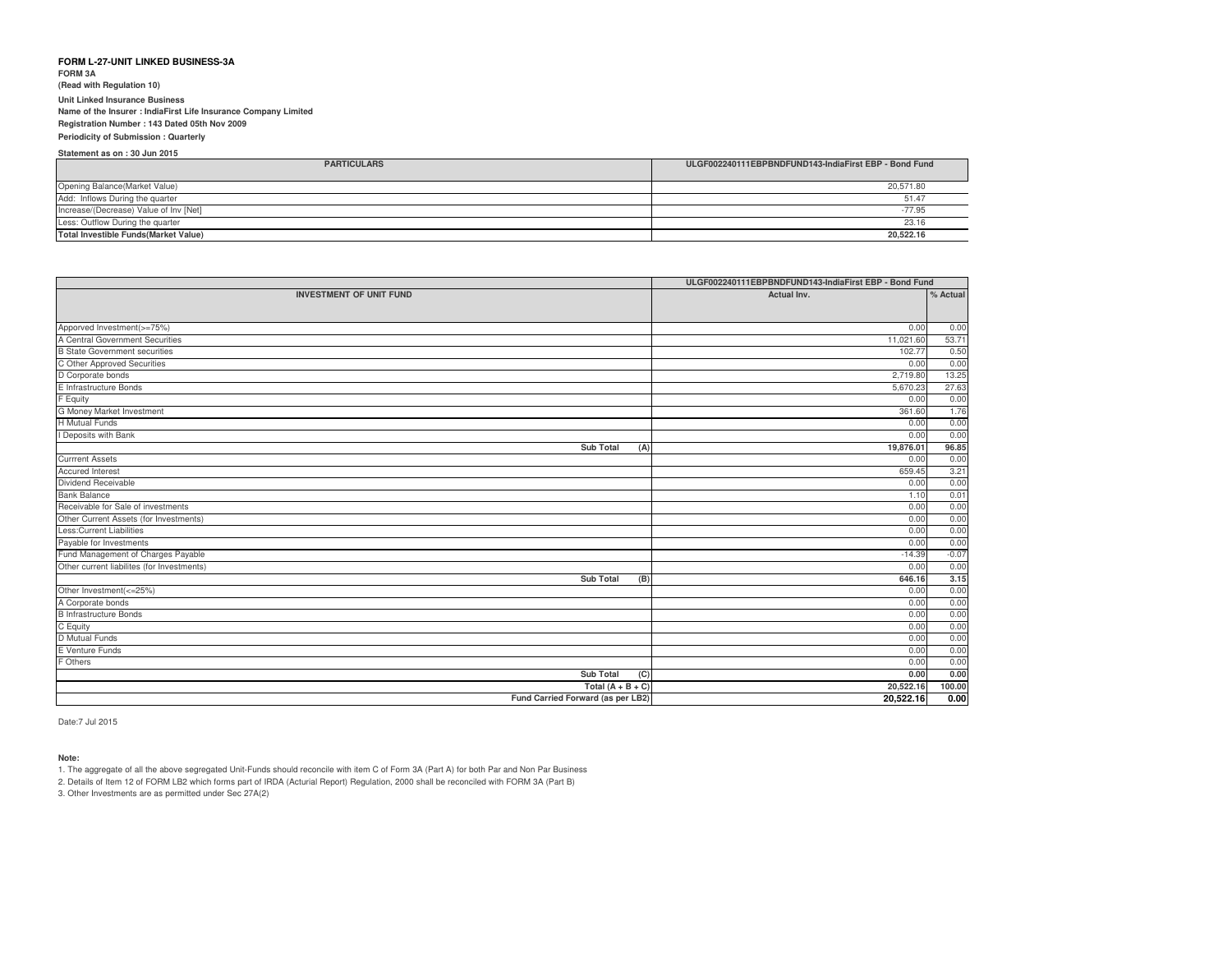**FORM 3A (Read with Regulation 10)Unit Linked Insurance Business Name of the Insurer : IndiaFirst Life Insurance Company LimitedRegistration Number : 143 Dated 05th Nov 2009**

**Periodicity of Submission : QuarterlyStatement as on : 30 Jun 2015**

| <b>PARTICULARS</b>                          | ULGF003240111EBPCSHFUND143-IndiaFirst EBP - Cash Fund |
|---------------------------------------------|-------------------------------------------------------|
| Opening Balance(Market Value)               |                                                       |
| Add: Inflows During the quarter             | 2.14                                                  |
| Increase/(Decrease) Value of Inv [Net]      | 0.16                                                  |
| Less: Outflow During the quarter            | 0.00                                                  |
| <b>Total Investible Funds(Market Value)</b> | 10.21                                                 |

|                                            | ULGF003240111EBPCSHFUND143-IndiaFirst EBP - Cash Fund |          |
|--------------------------------------------|-------------------------------------------------------|----------|
| <b>INVESTMENT OF UNIT FUND</b>             | Actual Inv.                                           | % Actual |
|                                            |                                                       |          |
| Apporved Investment(>=75%)                 | 0.00                                                  | 0.00     |
| A Central Government Securities            | 0.00                                                  | 0.00     |
| <b>B State Government securities</b>       | 0.00                                                  | 0.00     |
| C Other Approved Securities                | 0.00                                                  | 0.00     |
| D Corporate bonds                          | 0.00                                                  | 0.00     |
| E Infrastructure Bonds                     | 0.00                                                  | 0.00     |
| F Equity                                   | 0.00                                                  | 0.00     |
| G Money Market Investment                  | 10.10                                                 | 98.93    |
| <b>H</b> Mutual Funds                      | 0.00                                                  | 0.00     |
| I Deposits with Bank                       | 0.00                                                  | 0.00     |
| <b>Sub Total</b><br>(A)                    | 10.10                                                 | 98.93    |
| <b>Currrent Assets</b>                     | 0.00                                                  | 0.00     |
| <b>Accured Interest</b>                    | 0.00                                                  | 0.00     |
| Dividend Receivable                        | 0.00                                                  | 0.00     |
| <b>Bank Balance</b>                        | 0.11                                                  | 1.11     |
| Receivable for Sale of investments         | 0.00                                                  | 0.00     |
| Other Current Assets (for Investments)     | 0.00                                                  | 0.00     |
| Less:Current Liabilities                   | 0.00                                                  | 0.00     |
| Payable for Investments                    | 0.00                                                  | 0.00     |
| Fund Management of Charges Payable         | 0.00                                                  | $-0.03$  |
| Other current liabilites (for Investments) | 0.00                                                  | 0.00     |
| <b>Sub Total</b><br>(B)                    | 0.11                                                  | 1.07     |
| Other Investment(<=25%)                    | 0.00                                                  | 0.00     |
| A Corporate bonds                          | 0.00                                                  | 0.00     |
| <b>B</b> Infrastructure Bonds              | 0.00                                                  | 0.00     |
| C Equity                                   | 0.00                                                  | 0.00     |
| D Mutual Funds                             | 0.00                                                  | 0.00     |
| E Venture Funds                            | 0.00                                                  | 0.00     |
| F Others                                   | 0.00                                                  | 0.00     |
| <b>Sub Total</b><br>(C)                    | 0.00                                                  | 0.00     |
| Total $(A + B + C)$                        | 10.21                                                 | 100.00   |
| Fund Carried Forward (as per LB2)          | 10.21                                                 | 0.00     |

Date:7 Jul 2015

#### **Note:**

1. The aggregate of all the above segregated Unit-Funds should reconcile with item C of Form 3A (Part A) for both Par and Non Par Business

2. Details of Item 12 of FORM LB2 which forms part of IRDA (Acturial Report) Regulation, 2000 shall be reconciled with FORM 3A (Part B)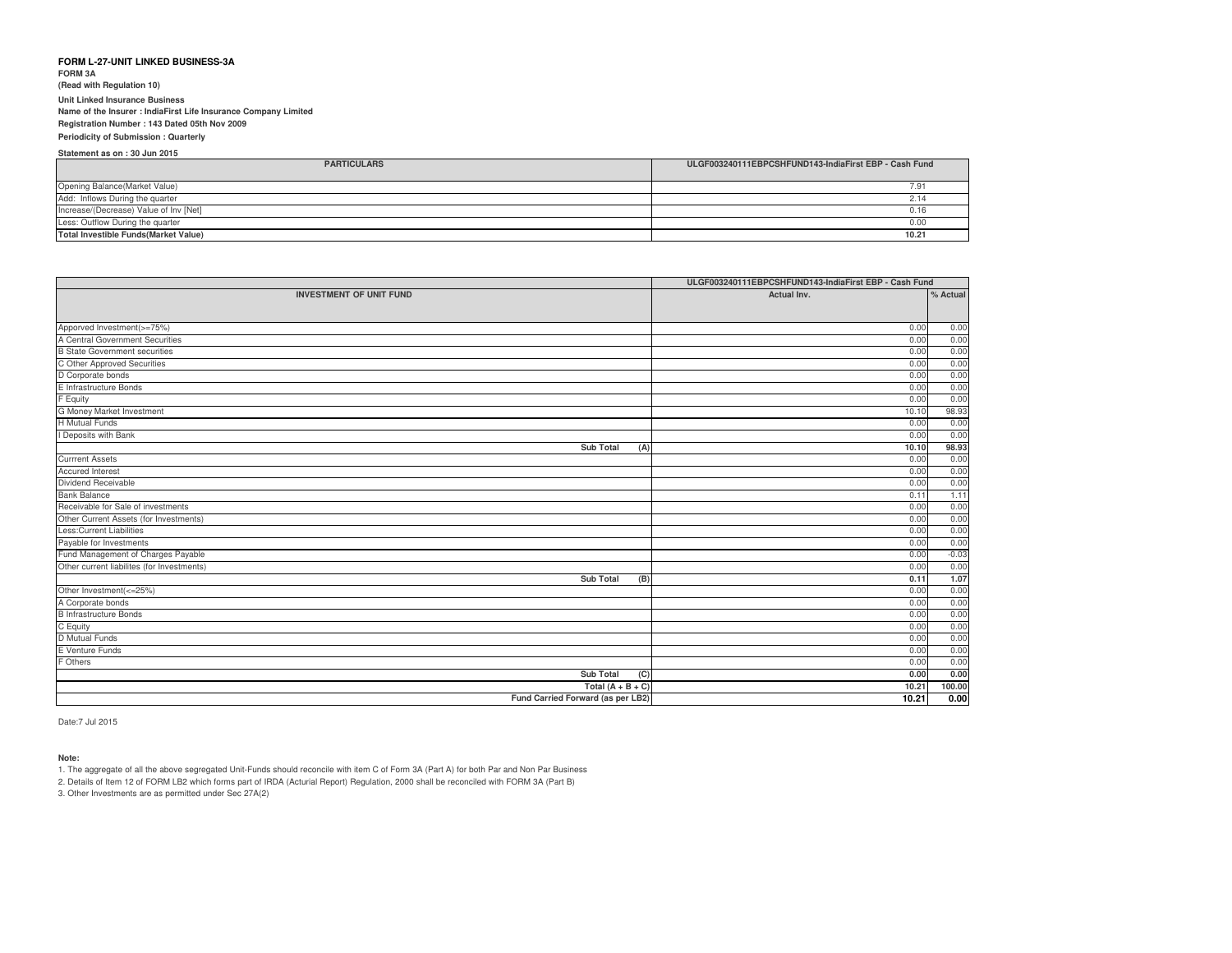**FORM 3A (Read with Regulation 10)Unit Linked Insurance Business Name of the Insurer : IndiaFirst Life Insurance Company LimitedRegistration Number : 143 Dated 05th Nov 2009**

**Periodicity of Submission : QuarterlyStatement as on : 30 Jun 2015**

| <b>PARTICULARS</b>                           | ULGF006300713DYNMODFUND143-Indiafirst EBP - Dynamic Moderator Fund |
|----------------------------------------------|--------------------------------------------------------------------|
| Opening Balance(Market Value)                | 642.81                                                             |
| Add: Inflows During the quarter              | 51.02                                                              |
| Increase/(Decrease) Value of Inv [Net]       | $-5.32$                                                            |
| Less: Outflow During the quarter             | 3.70                                                               |
| <b>Total Investible Funds (Market Value)</b> | 684.80                                                             |

|                                            | ULGF006300713DYNMODFUND143-Indiafirst EBP - Dynamic Moderator Fund |          |
|--------------------------------------------|--------------------------------------------------------------------|----------|
| <b>INVESTMENT OF UNIT FUND</b>             | Actual Inv.                                                        | % Actual |
|                                            |                                                                    |          |
| Apporved Investment(>=75%)                 | 0.00                                                               | 0.00     |
| A Central Government Securities            | 392.90                                                             | 57.37    |
| <b>B</b> State Government securities       | 0.00                                                               | 0.00     |
| C Other Approved Securities                | 0.00                                                               | 0.00     |
| D Corporate bonds                          | 0.00                                                               | 0.00     |
| E Infrastructure Bonds                     | 31.08                                                              | 4.54     |
| F Equity                                   | 141.40                                                             | 20.65    |
| G Money Market Investment                  | 97.79                                                              | 14.28    |
| <b>H</b> Mutual Funds                      | 0.00                                                               | 0.00     |
| I Deposits with Bank                       | 0.00                                                               | 0.00     |
| <b>Sub Total</b><br>(A)                    | 663.17                                                             | 96.84    |
| <b>Currrent Assets</b>                     | 0.00                                                               | 0.00     |
| <b>Accured Interest</b>                    | 9.12                                                               | 1.33     |
| Dividend Receivable                        | 0.37                                                               | 0.05     |
| <b>Bank Balance</b>                        | 0.02                                                               | 0.00     |
| Receivable for Sale of investments         | 0.00                                                               | 0.00     |
| Other Current Assets (for Investments)     | 0.00                                                               | 0.00     |
| Less: Current Liabilities                  | 0.00                                                               | 0.00     |
| Payable for Investments                    | 0.00                                                               | 0.00     |
| Fund Management of Charges Payable         | $-0.86$                                                            | $-0.13$  |
| Other current liabilites (for Investments) | 0.00                                                               | 0.00     |
| <b>Sub Total</b><br>(B)                    | 8.65                                                               | 1.26     |
| Other Investment(<=25%)                    | 0.00                                                               | 0.00     |
| A Corporate bonds                          | 0.00                                                               | 0.00     |
| <b>B</b> Infrastructure Bonds              | 0.00                                                               | 0.00     |
| C Equity                                   | 12.98                                                              | 1.90     |
| <b>D</b> Mutual Funds                      | 0.00                                                               | 0.00     |
| E Venture Funds                            | 0.00                                                               | 0.00     |
| F Others                                   | 0.00                                                               | 0.00     |
| <b>Sub Total</b><br>(C)                    | 12.98                                                              | 1.90     |
| Total $(A + B + C)$                        | 684.80                                                             | 100.00   |
| Fund Carried Forward (as per LB2)          | 684.80                                                             | 0.00     |

Date:7 Jul 2015

#### **Note:**

1. The aggregate of all the above segregated Unit-Funds should reconcile with item C of Form 3A (Part A) for both Par and Non Par Business

2. Details of Item 12 of FORM LB2 which forms part of IRDA (Acturial Report) Regulation, 2000 shall be reconciled with FORM 3A (Part B)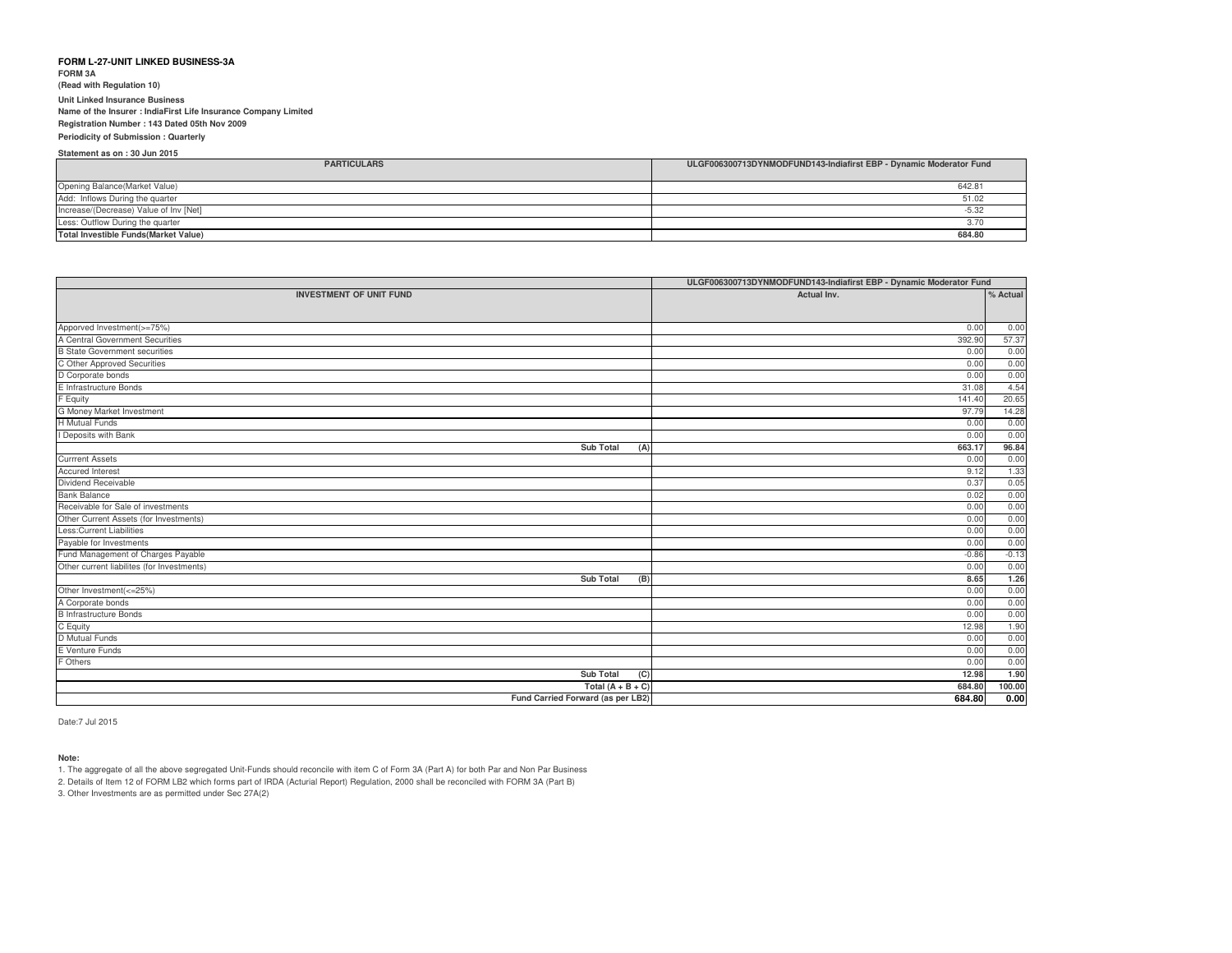**FORM 3A**

# **(Read with Regulation 10)**

**Unit Linked Insurance Business Name of the Insurer : IndiaFirst Life Insurance Company LimitedRegistration Number : 143 Dated 05th Nov 2009**

**Periodicity of Submission : Quarterly**

**Statement as on : 30 Jun 2015PARTICULARS**Opening Balance(Market Value) Add: Inflows During the quarter Increase/(Decrease) Value of Inv [Net]Less: Outflow During the quarter **Total Investible Funds(Market Value)**37,478.588 19,448.45 155.200.28 -384.14 -270.51 5,450.25 2,845.34 **31,799.39 16,332.88 ULIF001161109EQUITYFUND143-EQUITY FUNDULIF002161109EQUFUNDPEN143-EQUITY FUND PEN**

|                                            | ULIF001161109EQUITYFUND143-EQUITY FUND |              | ULIF002161109EQUFUNDPEN143-EQUITY FUND PEN |              |
|--------------------------------------------|----------------------------------------|--------------|--------------------------------------------|--------------|
| <b>INVESTMENT OF UNIT FUND</b>             | Actual Inv.                            | % Actual     | Actual Inv.                                | % Actual     |
|                                            |                                        |              |                                            |              |
|                                            |                                        |              |                                            |              |
| Apporved Investment(>=75%)                 | 0.00                                   | 0.00<br>0.00 | 0.00                                       | 0.00<br>0.00 |
| A Central Government Securities            | 0.00                                   |              | 0.00                                       |              |
| <b>B State Government securities</b>       | 0.00                                   | 0.00         | 0.00                                       | 0.00         |
| C Other Approved Securities                | 0.00                                   | 0.00         | 0.00                                       | 0.00         |
| D Corporate bonds                          | 0.00                                   | 0.00         | 0.00                                       | 0.00         |
| E Infrastructure Bonds                     | 0.00                                   | 0.00         | 0.00                                       | 0.00         |
| F Equity                                   | 29,581.7                               | 93.03        | 14,851.95                                  | 90.93        |
| G Money Market Investment                  | 386.40                                 | 1.22         | 351.70                                     | 2.15         |
| <b>H</b> Mutual Funds                      | 242.98                                 | 0.76         | 129.06                                     | 0.79         |
| I Deposits with Bank                       | 0.00                                   | 0.00         | 0.00                                       | 0.00         |
| <b>Sub Total</b><br>(A)                    | 30,211.15                              | 95.01        | 15,332.70                                  | 93.88        |
| <b>Currrent Assets</b>                     | 0.00                                   | 0.00         | 0.00                                       | 0.00         |
| <b>Accured Interest</b>                    | 0.00                                   | 0.00         | 0.00                                       | 0.00         |
| Dividend Receivable                        | 60.98                                  | 0.19         | 25.27                                      | 0.15         |
| <b>Bank Balance</b>                        | 2.12                                   | 0.01         | 2.04                                       | 0.01         |
| Receivable for Sale of investments         | 0.00                                   | 0.00         | 0.00                                       | 0.00         |
| Other Current Assets (for Investments)     | 0.00                                   | 0.00         | 0.00                                       | 0.00         |
| Less: Current Liabilities                  | 0.00                                   | 0.00         | 0.00                                       | 0.00         |
| Payable for Investments                    | 0.00                                   | 0.00         | 0.00                                       | 0.00         |
| Fund Management of Charges Payable         | $-37.21$                               | $-0.12$      | $-19.08$                                   | $-0.12$      |
| Other current liabilites (for Investments) | $-106.47$                              | $-0.33$      | $-82.19$                                   | $-0.50$      |
| <b>Sub Total</b><br>(B)                    | $-80.58$                               | $-0.25$      | $-73.97$                                   | $-0.45$      |
| Other Investment(<=25%)                    | 0.00                                   | 0.00         | 0.00                                       | 0.00         |
| A Corporate bonds                          | 0.00                                   | 0.00         | 0.00                                       | 0.00         |
| <b>B</b> Infrastructure Bonds              | 0.00                                   | 0.00         | 0.00                                       | 0.00         |
| C Equity                                   | 1,668.82                               | 5.25         | 1,074.14                                   | 6.58         |
| D Mutual Funds                             | 0.00                                   | 0.00         | 0.00                                       | 0.00         |
| E Venture Funds                            | 0.00                                   | 0.00         | 0.00                                       | 0.00         |
| F Others                                   | 0.00                                   | 0.00         | 0.00                                       | 0.00         |
| <b>Sub Total</b><br>(C)                    | 1,668.82                               | 5.25         | 1,074.14                                   | 6.58         |
| Total $(A + B + C)$                        | 31,799.39                              | 100.00       | 16,332.88                                  | 100.00       |
| Fund Carried Forward (as per LB2)          | 31,799.39                              | 0.00         | 16,332.88                                  | 0.00         |

Date:7 Jul 2015

#### **Note:**

1. The aggregate of all the above segregated Unit-Funds should reconcile with item C of Form 3A (Part A) for both Par and Non Par Business

2. Details of Item 12 of FORM LB2 which forms part of IRDA (Acturial Report) Regulation, 2000 shall be reconciled with FORM 3A (Part B)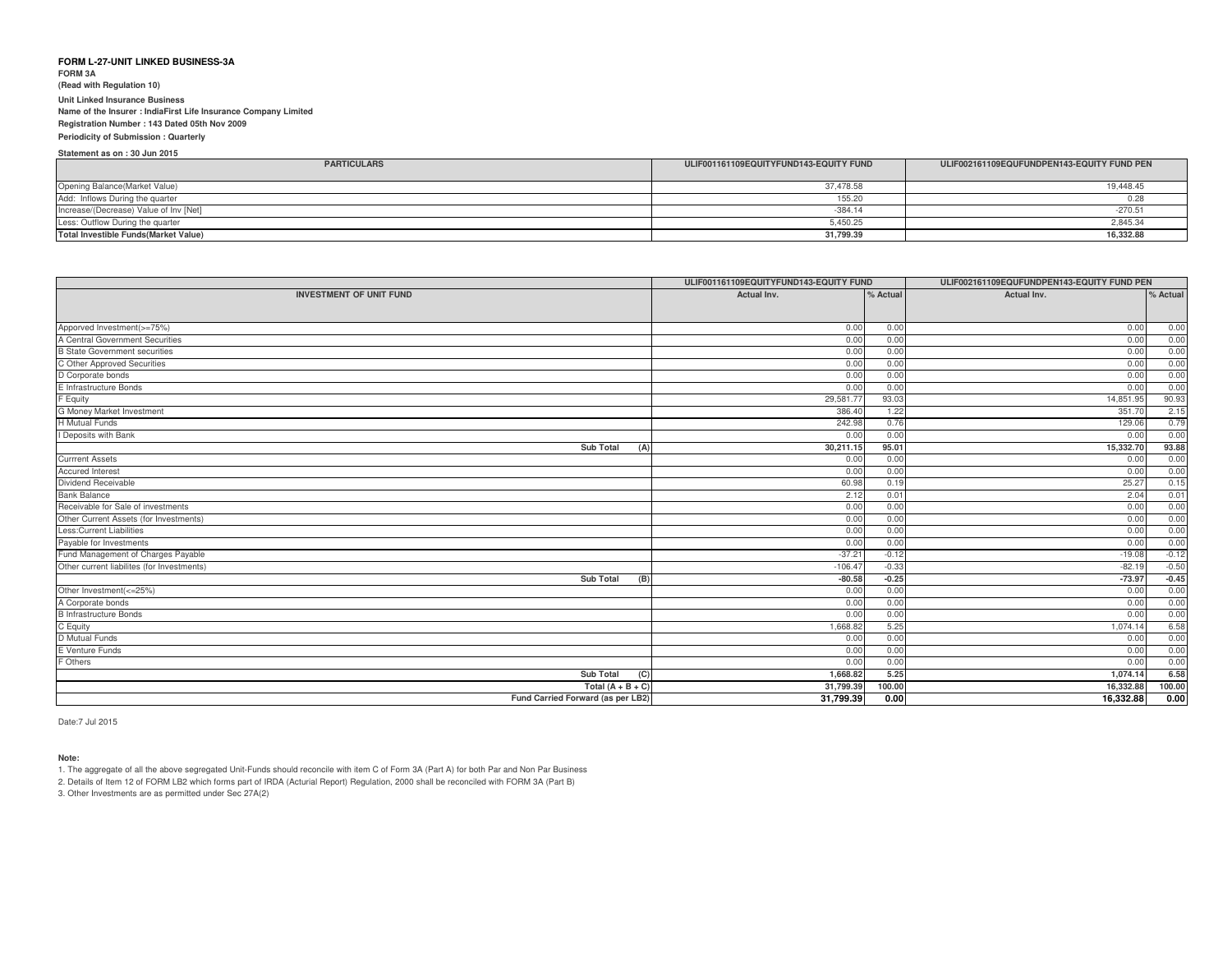**FORM 3A**

**(Read with Regulation 10)**

**Unit Linked Insurance Business**

**Name of the Insurer : IndiaFirst Life Insurance Company Limited**

**Registration Number : 143 Dated 05th Nov 2009Periodicity of Submission : Quarterly**

**Statement as on : 30 Jun 2015**

| <b>PARTICULARS</b>                     | ULIF003161109DEBTFUND00143-DEBT FUND | ULIF004161109DEBFUNDPEN143-DEBT FUND PENSION |
|----------------------------------------|--------------------------------------|----------------------------------------------|
| Opening Balance (Market Value)         | 4.361.20                             | 5,534.20                                     |
| Add: Inflows During the quarter        | 190.12                               | 116.96                                       |
| Increase/(Decrease) Value of Inv [Net] | $-6.10$                              |                                              |
| Less: Outflow During the quarter       | 1,016.02                             | 973.21                                       |
| Total Investible Funds (Market Value)  | 3,529.20                             | 4,681.78                                     |

|                                            | ULIF003161109DEBTFUND00143-DEBT FUND |         | ULIF004161109DEBFUNDPEN143-DEBT FUND PENSION |          |
|--------------------------------------------|--------------------------------------|---------|----------------------------------------------|----------|
| <b>INVESTMENT OF UNIT FUND</b>             | Actual Inv.<br>% Actual              |         | Actual Inv.                                  | % Actual |
|                                            |                                      |         |                                              |          |
| Apporved Investment(>=75%)                 | 0.00                                 | 0.00    | 0.00                                         | 0.00     |
| A Central Government Securities            | 1,505.09                             | 42.65   | 1,716.11                                     | 36.66    |
| <b>B State Government securities</b>       | 51.38                                | 1.46    | 0.00                                         | 0.00     |
| C Other Approved Securities                | 0.00                                 | 0.00    | 0.00                                         | 0.00     |
| D Corporate bonds                          | 765.75                               | 21.70   | 1,089.69                                     | 23.28    |
| E Infrastructure Bonds                     | 1,071.64                             | 30.36   | 1,609.92                                     | 34.39    |
| F Equity                                   | 0.00                                 | 0.00    | 0.00                                         | 0.00     |
| G Money Market Investment                  | 19.70                                | 0.56    | 119.70                                       | 2.56     |
| H Mutual Funds                             | 0.11                                 | 0.00    | 0.00                                         | 0.00     |
| I Deposits with Bank                       | 0.00                                 | 0.00    | 0.00                                         | 0.00     |
| Sub Total<br>(A)                           | 3,413.68                             | 96.73   | 4,535.43                                     | 96.87    |
| <b>Currrent Assets</b>                     | 0.00                                 | 0.00    | 0.00                                         | 0.00     |
| <b>Accured Interest</b>                    | 134.79                               | 3.82    | 164.67                                       | 3.52     |
| Dividend Receivable                        | 0.00                                 | 0.00    | 0.00                                         | 0.00     |
| <b>Bank Balance</b>                        | 1.02                                 | 0.03    | 1.04                                         | 0.02     |
| Receivable for Sale of investments         | 0.00                                 | 0.00    | 0.00                                         | 0.00     |
| Other Current Assets (for Investments)     | 0.00                                 | 0.00    | 0.00                                         | 0.00     |
| Less:Current Liabilities                   | 0.00                                 | 0.00    | 0.00                                         | 0.00     |
| Payable for Investments                    | 0.00                                 | 0.00    | 0.00                                         | 0.00     |
| Fund Management of Charges Payable         | $-4.23$                              | $-0.12$ | $-5.58$                                      | $-0.12$  |
| Other current liabilites (for Investments) | $-16.05$                             | $-0.45$ | $-13.78$                                     | $-0.29$  |
| Sub Total<br>(B)                           | 115.53                               | 3.27    | 146.35                                       | 3.13     |
| Other Investment(<=25%)                    | 0.00                                 | 0.00    | 0.00                                         | 0.00     |
| A Corporate bonds                          | 0.00                                 | 0.00    | 0.00                                         | 0.00     |
| <b>B</b> Infrastructure Bonds              | 0.00                                 | 0.00    | 0.00                                         | 0.00     |
| C Equity                                   | 0.00                                 | 0.00    | 0.00                                         | 0.00     |
| D Mutual Funds                             | 0.00                                 | 0.00    | 0.00                                         | 0.00     |
| E Venture Funds                            | 0.00                                 | 0.00    | 0.00                                         | 0.00     |
| F Others                                   | 0.00                                 | 0.00    | 0.00                                         | 0.00     |
| <b>Sub Total</b><br>(C)                    | 0.00                                 | 0.00    | 0.00                                         | 0.00     |
| Total $(A + B + C)$                        | 3,529.20                             | 100.00  | 4,681.78                                     | 100.00   |
| Fund Carried Forward (as per LB2)          | 3,529.20                             | 0.00    | 4,681.78                                     | 0.00     |

Date:7 Jul 2015

#### **Note:**

1. The aggregate of all the above segregated Unit-Funds should reconcile with item C of Form 3A (Part A) for both Par and Non Par Business

2. Details of Item 12 of FORM LB2 which forms part of IRDA (Acturial Report) Regulation, 2000 shall be reconciled with FORM 3A (Part B)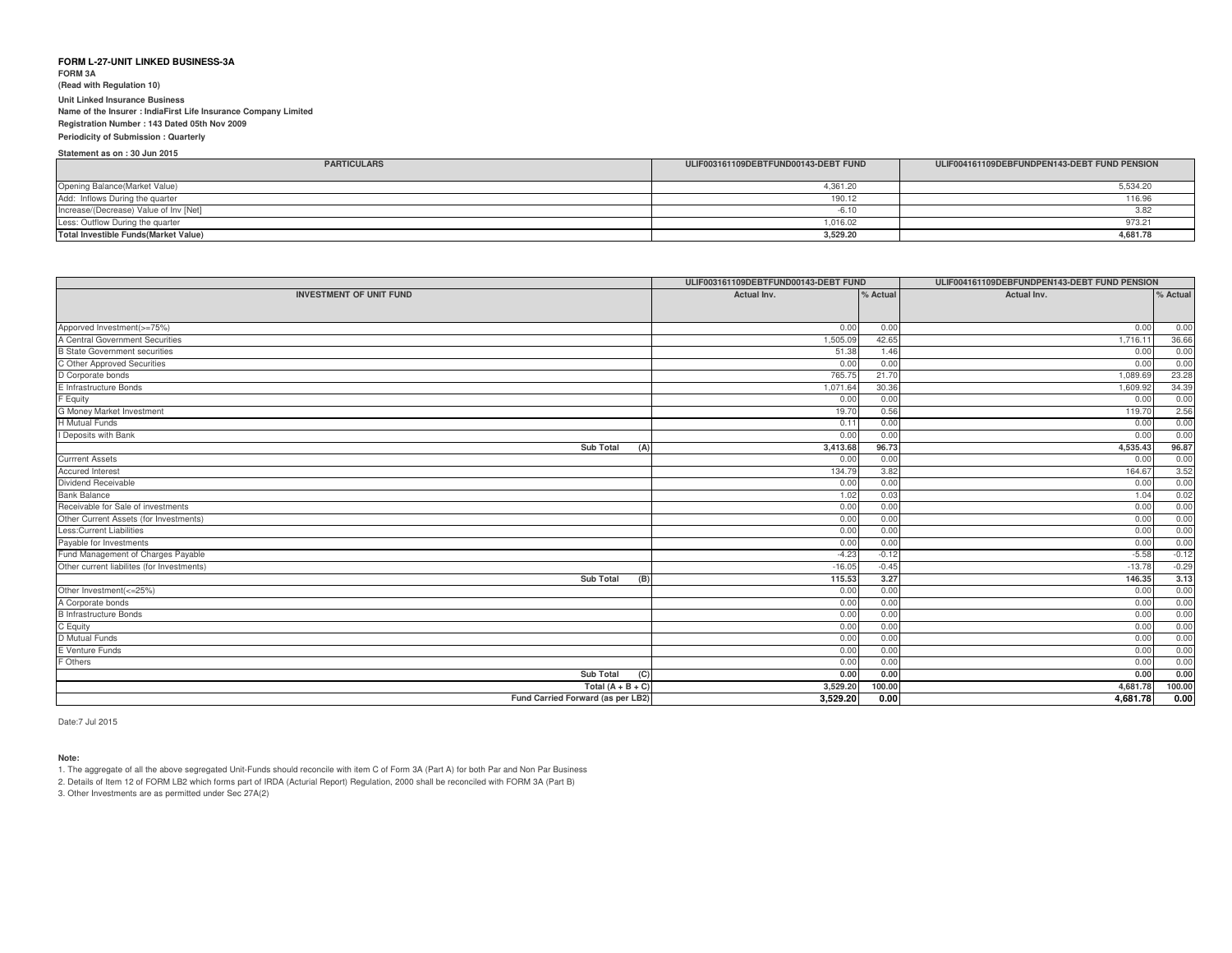**FORM 3A(Read with Regulation 10)**

# **Unit Linked Insurance Business**

 **Name of the Insurer : IndiaFirst Life Insurance Company LimitedRegistration Number : 143 Dated 05th Nov 2009**

**Periodicity of Submission : Quarterly**

**Statement as on : 30 Jun 2015**

| <b>PARTICULARS</b>                           | ULIF005161109BALANCEDFN143-BALANCED FUND | ULIF006161109BALFUNDPEN143-Balanced Fund Pensic |
|----------------------------------------------|------------------------------------------|-------------------------------------------------|
|                                              |                                          |                                                 |
| Opening Balance (Market Value)               | 22.670.99                                | 15,707.70                                       |
| Add: Inflows During the quarter              | 4.09                                     | 0.39                                            |
| Increase/(Decrease) Value of Inv [Net]       | $-187.96$                                | $-149.78$                                       |
| Less: Outflow During the quarter             | 3,363.93                                 | 2,614.82                                        |
| <b>Total Investible Funds (Market Value)</b> | 19,123.18                                | 12,943.49                                       |

|                                            | ULIF005161109BALANCEDFN143-BALANCED FUND |         | ULIF006161109BALFUNDPEN143-Balanced Fund Pensic |  |
|--------------------------------------------|------------------------------------------|---------|-------------------------------------------------|--|
| <b>INVESTMENT OF UNIT FUND</b>             | Actual Inv.<br>% Actual                  |         | Actual Inv.                                     |  |
|                                            |                                          |         |                                                 |  |
| Apporved Investment(>=75%)                 | 0.00                                     | 0.00    | 0.00                                            |  |
| A Central Government Securities            | 3,842.10                                 | 20.09   | 2,191.31                                        |  |
| <b>B State Government securities</b>       | 0.00                                     | 0.00    | 0.00                                            |  |
| C Other Approved Securities                | 319.24                                   | 1.67    | 186.22                                          |  |
| D Corporate bonds                          | 810.92                                   | 4.24    | 884.27                                          |  |
| E Infrastructure Bonds                     | 2,035.1                                  | 10.64   | 1,435.39                                        |  |
| F Equity                                   | 11,269.58                                | 58.93   | 7,291.58                                        |  |
| G Money Market Investment                  | 177.20                                   | 0.93    | 146.90                                          |  |
| H Mutual Funds                             | 2.57                                     | 0.01    | 2.43                                            |  |
| I Deposits with Bank                       | 0.00                                     | 0.00    | 0.00                                            |  |
| <b>Sub Total</b><br>(A)                    | 18,456.75                                | 96.52   | 12,138.10                                       |  |
| <b>Currrent Assets</b>                     | 0.00                                     | 0.00    | 0.00                                            |  |
| <b>Accured Interest</b>                    | 188.34                                   | 0.98    | 146.96                                          |  |
| Dividend Receivable                        | 26.57                                    | 0.14    | 15.43                                           |  |
| <b>Bank Balance</b>                        | 2.01                                     | 0.01    | 2.07                                            |  |
| Receivable for Sale of investments         | 0.00                                     | 0.00    | 0.00                                            |  |
| Other Current Assets (for Investments)     | 0.02                                     | 0.00    | 0.00                                            |  |
| Less: Current Liabilities                  | 0.00                                     | 0.00    | 0.00                                            |  |
| Payable for Investments                    | 0.00                                     | 0.00    | 0.00                                            |  |
| Fund Management of Charges Payable         | $-22.68$                                 | $-0.12$ | $-15.30$                                        |  |
| Other current liabilites (for Investments) | $-63.60$                                 | $-0.33$ | $-38.94$                                        |  |
| Sub Total<br>(B)                           | 130.66                                   | 0.68    | 110.22                                          |  |
| Other Investment(<=25%)                    | 0.00                                     | 0.00    | 0.00                                            |  |
| A Corporate bonds                          | 0.00                                     | 0.00    | 0.00                                            |  |
| <b>B</b> Infrastructure Bonds              | 0.00                                     | 0.00    | 0.00                                            |  |
| C Equity                                   | 535.77                                   | 2.80    | 695.17                                          |  |
| D Mutual Funds                             | 0.00                                     | 0.00    | 0.00                                            |  |
| E Venture Funds                            | 0.00                                     | 0.00    | 0.00                                            |  |
| F Others                                   | 0.00                                     | 0.00    | 0.00                                            |  |
| Sub Total<br>(C)                           | 535.77                                   | 2.80    | 695.17                                          |  |
| Total $(A + B + C)$                        | 19,123.18                                | 100.00  | 12,943.49                                       |  |
| Fund Carried Forward (as per LB2)          | 19,123.18                                | 0.00    | 12,943.49                                       |  |

Date:7 Jul 2015

# **Note:**

1. The aggregate of all the above segregated Unit-Funds should reconcile with item C of Form 3A (Part A) for both Par and Non Par Business

2. Details of Item 12 of FORM LB2 which forms part of IRDA (Acturial Report) Regulation, 2000 shall be reconciled with FORM 3A (Part B)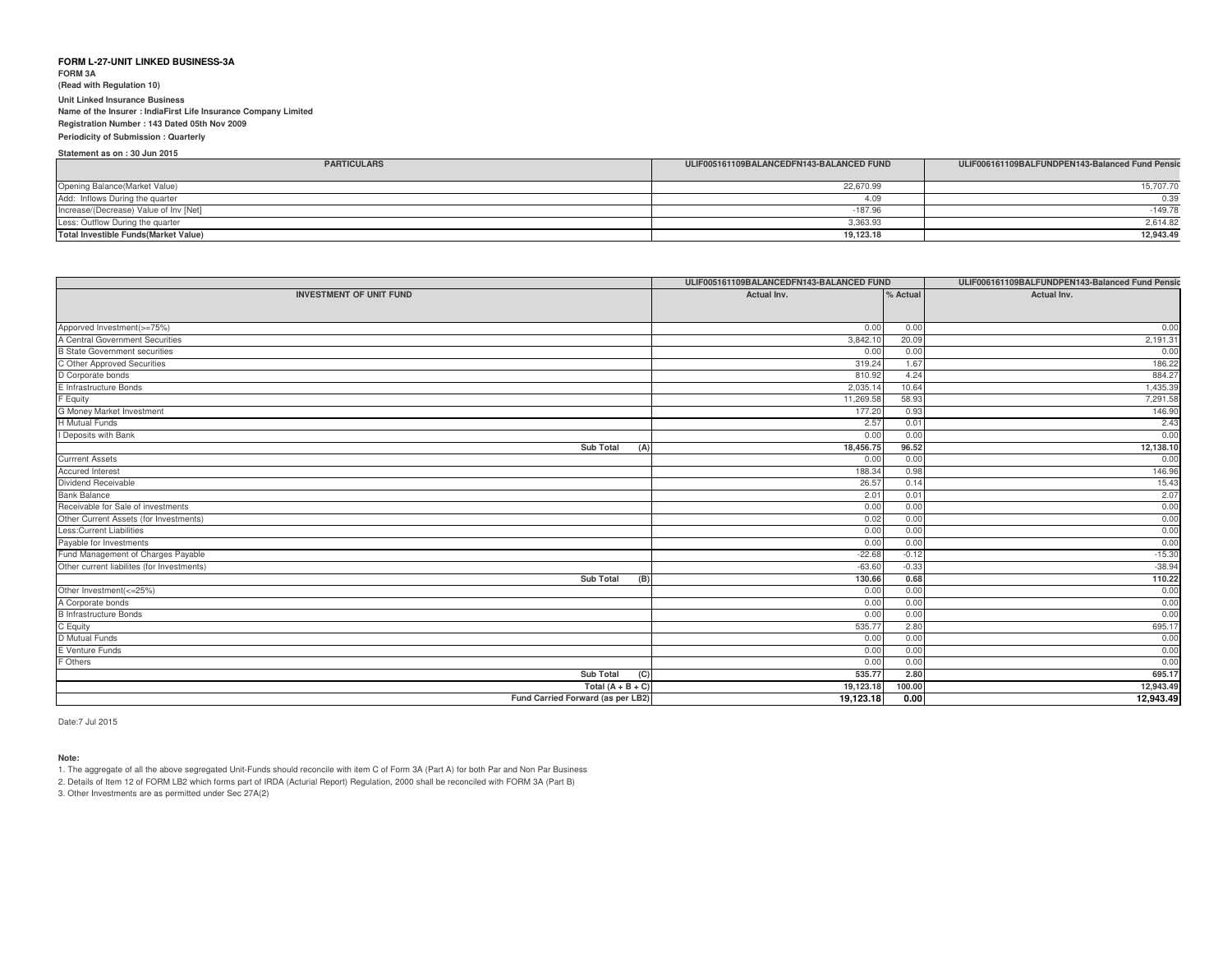**FORM 3A**

**(Read with Regulation 10)**

**Unit Linked Insurance Business**

**Name of the Insurer : IndiaFirst Life Insurance Company Limited**

# **Registration Number : 143 Dated 05th Nov 2009**

**Periodicity of Submission : QuarterlyStatement as on : 30 Jun 2015**

| <b>PARTICULARS</b>                           | ULIF007161109LIQUIDFUND143-LIQUID FUND | ULIF008161109LIQFUNDPEN143-LIQUID FUND PE |
|----------------------------------------------|----------------------------------------|-------------------------------------------|
|                                              |                                        |                                           |
| Opening Balance(Market Value)                | 10.84                                  | 67.88                                     |
| Add: Inflows During the quarter              | 0.19                                   | 0.29                                      |
| Increase/(Decrease) Value of Inv [Net]       | 0.16                                   | 0.91                                      |
| Less: Outflow During the quarter             | 0.50                                   | 16.68                                     |
| <b>Total Investible Funds (Market Value)</b> | 10.69                                  | 52.39                                     |
|                                              |                                        |                                           |

|                                                                                  | n.       | ULIF007161109LIQUIDFUND143-LIQUID FUND |         | ULIF008161109LIQFUNDPEN143-LIQUID FUND PE |
|----------------------------------------------------------------------------------|----------|----------------------------------------|---------|-------------------------------------------|
| <b>INVESTMENT OF UNIT FUND</b>                                                   | % Actual | Actual Inv.<br>% Actual                |         | Actual Inv.                               |
|                                                                                  |          |                                        |         |                                           |
|                                                                                  |          |                                        |         |                                           |
| Apporved Investment(>=75%)                                                       | 0.00     | 0.00                                   | 0.00    | 0.00                                      |
| A Central Government Securities                                                  | 16.93    | 0.00                                   | 0.00    | 0.00                                      |
| <b>B State Government securities</b>                                             | 0.00     | 0.00                                   | 0.00    | 0.00                                      |
| C Other Approved Securities                                                      | 1.44     | 0.00                                   | 0.00    | 0.00                                      |
| D Corporate bonds<br>E Infrastructure Bonds                                      | 6.83     | 0.00                                   | 0.00    | 0.00                                      |
|                                                                                  | 11.09    | 0.00                                   | 0.00    | 0.00                                      |
| F Equity                                                                         | 56.33    | 0.00                                   | 0.00    | 0.00                                      |
| G Money Market Investment                                                        | 1.13     | 10.70                                  | 100.11  | 51.40                                     |
| <b>H</b> Mutual Funds                                                            | 0.02     | 0.00                                   | 0.00    | 0.00                                      |
| I Deposits with Bank                                                             | 0.00     | 0.00                                   | 0.00    | 0.00                                      |
| Sub Total<br>(A)                                                                 | 93.78    | 10.70                                  | 100.11  | 51.40                                     |
| <b>Currrent Assets</b>                                                           | 0.00     | 0.00                                   | 0.00    | 0.00                                      |
| <b>Accured Interest</b>                                                          | 1.14     | 0.00                                   | 0.00    | 0.00                                      |
| Dividend Receivable                                                              | 0.12     | 0.00                                   | 0.00    | 0.00                                      |
| <b>Bank Balance</b>                                                              | 0.02     | 0.01                                   | 0.06    | 1.05                                      |
| Receivable for Sale of investments                                               | 0.00     | 0.00                                   | 0.00    | 0.00                                      |
| Other Current Assets (for Investments)                                           | 0.00     | 0.00                                   | 0.00    | 0.00                                      |
| Less: Current Liabilities                                                        | 0.00     | 0.00                                   | 0.00    | 0.00                                      |
| Payable for Investments                                                          | 0.00     | 0.00                                   | 0.00    | 0.00                                      |
| Fund Management of Charges Payable<br>Other current liabilites (for Investments) | $-0.12$  | $-0.01$                                | $-0.12$ | $-0.06$                                   |
|                                                                                  | $-0.30$  | $-0.01$                                | $-0.05$ | 0.00                                      |
| <b>Sub Total</b><br>(B)                                                          | 0.85     | $-0.01$                                | $-0.11$ | 0.99                                      |
| Other Investment(<=25%)                                                          | 0.00     | 0.00                                   | 0.00    | 0.00                                      |
| A Corporate bonds<br><b>B</b> Infrastructure Bonds                               | 0.00     | 0.00                                   | 0.00    | 0.00                                      |
|                                                                                  | 0.00     | 0.00                                   | 0.00    | 0.00                                      |
| C Equity                                                                         | 5.37     | 0.00                                   | 0.00    | 0.00                                      |
| D Mutual Funds                                                                   | 0.00     | 0.00                                   | 0.00    | 0.00                                      |
| E Venture Funds                                                                  | 0.00     | 0.00                                   | 0.00    | 0.00                                      |
| F Others                                                                         | 0.00     | 0.00                                   | 0.00    | 0.00                                      |
| <b>Sub Total</b><br>(C)                                                          | 5.37     | 0.00                                   | 0.00    | 0.00                                      |
| Total $(A + B + C)$                                                              | 100.00   | 10.69                                  | 100.00  | 52.39                                     |
| Fund Carried Forward (as per LB2)                                                | 0.00     | 10.69                                  | 0.00    | 52.39                                     |

Date:7 Jul 2015

# **Note:**

1. The aggregate of all the above segregated Unit-Funds should reconcile with item C of Form 3A (Part A) for both Par and Non Par Business

2. Details of Item 12 of FORM LB2 which forms part of IRDA (Acturial Report) Regulation, 2000 shall be reconciled with FORM 3A (Part B)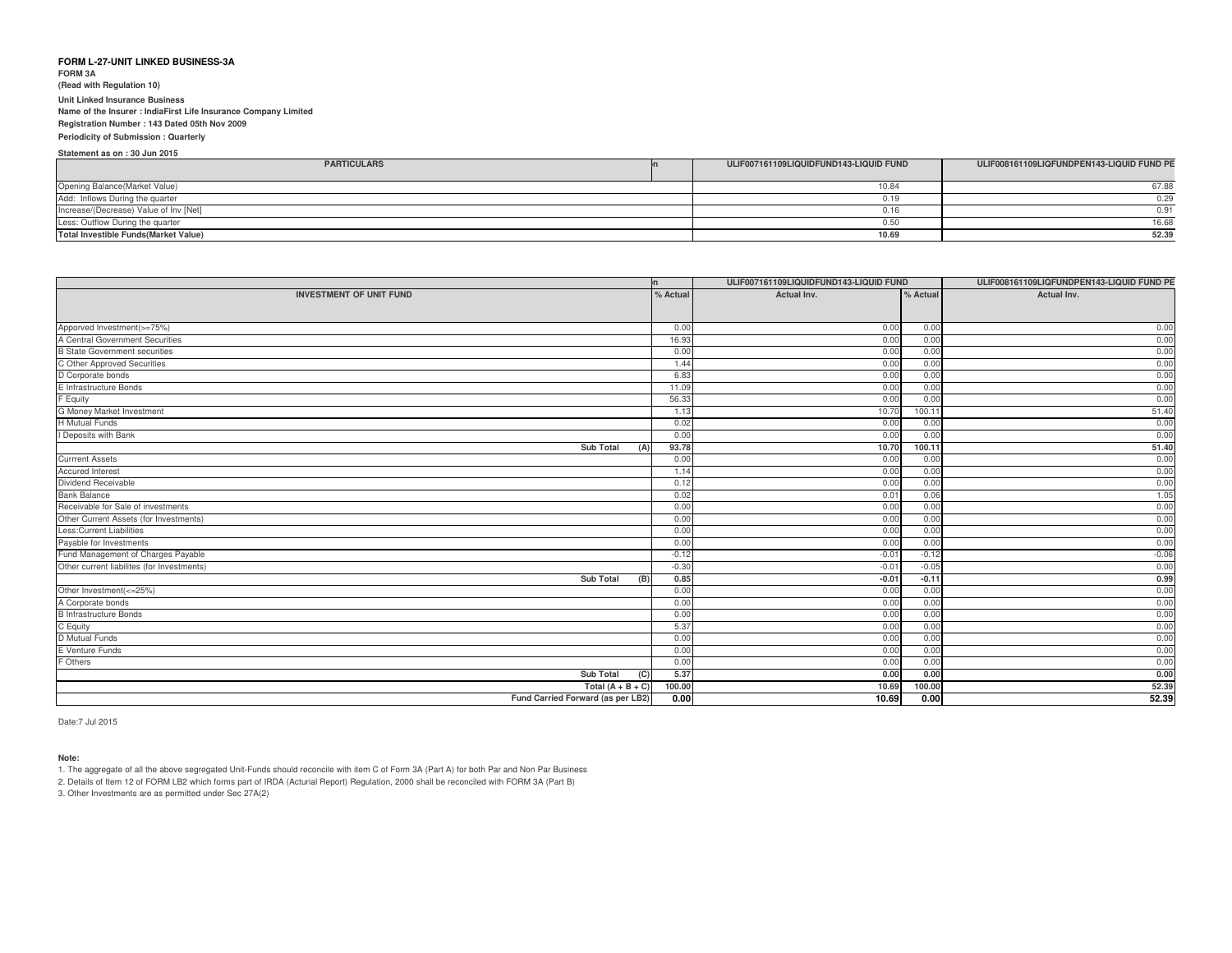**FORM 3A**

**(Read with Regulation 10)**

#### **Unit Linked Insurance Business**

 **Name of the Insurer : IndiaFirst Life Insurance Company LimitedRegistration Number : 143 Dated 05th Nov 2009**

**Periodicity of Submission : QuarterlyStatement as on : 30 Jun 2015**

| ULIF009010910EQUTY1FUND143-EQUITY FUND 1 | ULIF010010910DEBT01FUND143-DEBT FUND |
|------------------------------------------|--------------------------------------|
|                                          |                                      |
| 90.764.02                                | 58,140.24                            |
| 2.299.72                                 | 1,643.84                             |
| $-1.093.22$                              | $-224.98$                            |
| 2,760.71                                 | 2,164.20                             |
| 89,209.81                                | 57,394.90                            |
|                                          |                                      |

|                                            |          | ULIF009010910EQUTY1FUND143-EQUITY FUND 1 |         | ULIF010010910DEBT01FUND143-DEBT FUND |
|--------------------------------------------|----------|------------------------------------------|---------|--------------------------------------|
| <b>INVESTMENT OF UNIT FUND</b>             | % Actual | Actual Inv.<br>% Actual                  |         | Actual Inv.                          |
|                                            |          |                                          |         |                                      |
| Apporved Investment(>=75%)                 | 0.00     | 0.00                                     | 0.00    | 0.00                                 |
| A Central Government Securities            | 0.00     | 0.00                                     | 0.00    | 34,138.97                            |
| <b>B State Government securities</b>       | 0.00     | 0.00                                     | 0.00    | 0.00                                 |
| C Other Approved Securities                | 0.00     | 0.00                                     | 0.00    | 153.49                               |
| D Corporate bonds                          | 0.00     | 0.00                                     | 0.00    | 4,749.36                             |
| E Infrastructure Bonds                     | 0.00     | 0.00                                     | 0.00    | 16,009.69                            |
| F Equity                                   | 0.00     | 81,392.1                                 | 91.24   | 0.00                                 |
| G Money Market Investment                  | 98.10    | 1,851.10                                 | 2.07    | 770.60                               |
| <b>H</b> Mutual Funds                      | 0.00     | 960.66                                   | 1.08    | 0.60                                 |
| I Deposits with Bank                       | 0.00     | 0.00                                     | 0.00    | 0.00                                 |
| <b>Sub Total</b><br>(A)                    | 98.10    | 84,203.91                                | 94.39   | 55,822.71                            |
| <b>Currrent Assets</b>                     | 0.00     | 0.00                                     | 0.00    | 0.00                                 |
| <b>Accured Interest</b>                    | 0.00     | 0.00                                     | 0.00    | 1,457.42                             |
| Dividend Receivable                        | 0.00     | 182.27                                   | 0.20    | 0.00                                 |
| <b>Bank Balance</b>                        | 2.01     | 2.39                                     | 0.00    | 1.19                                 |
| Receivable for Sale of investments         | 0.00     | 0.00                                     | 0.00    | 0.00                                 |
| Other Current Assets (for Investments)     | 0.01     | 251.49                                   | 0.28    | 186.01                               |
| Less: Current Liabilities                  | 0.00     | 0.00                                     | 0.00    | 0.00                                 |
| Payable for Investments                    | 0.00     | 0.00                                     | 0.00    | 0.00                                 |
| Fund Management of Charges Payable         | $-0.12$  | $-109.68$                                | $-0.12$ | $-72.42$                             |
| Other current liabilites (for Investments) | 0.00     | 0.00                                     | 0.00    | 0.00                                 |
| <b>Sub Total</b><br>(B)                    | 1.90     | 326.47                                   | 0.37    | 1,572.19                             |
| Other Investment(<=25%)                    | 0.00     | 0.00                                     | 0.00    | 0.00                                 |
| A Corporate bonds                          | 0.00     | 0.00                                     | 0.00    | 0.00                                 |
| <b>B</b> Infrastructure Bonds              | 0.00     | 0.00                                     | 0.00    | 0.00                                 |
| C Equity                                   | 0.00     | 4,679.43                                 | 5.25    | 0.00                                 |
| D Mutual Funds                             | 0.00     | 0.00                                     | 0.00    | 0.00                                 |
| E Venture Funds                            | 0.00     | 0.00                                     | 0.00    | 0.00                                 |
| F Others                                   | 0.00     | 0.00                                     | 0.00    | 0.00                                 |
| <b>Sub Total</b><br>(C)                    | 0.00     | 4,679.43                                 | 5.25    | 0.00                                 |
| Total $(A + B + C)$                        | 100.00   | 89,209.81                                | 100.00  | 57,394.90                            |
| Fund Carried Forward (as per LB2)          | 0.00     | 89,209.81                                | 0.00    | 57,394.90                            |

Date:7 Jul 2015

#### **Note:**

1. The aggregate of all the above segregated Unit-Funds should reconcile with item C of Form 3A (Part A) for both Par and Non Par Business

2. Details of Item 12 of FORM LB2 which forms part of IRDA (Acturial Report) Regulation, 2000 shall be reconciled with FORM 3A (Part B)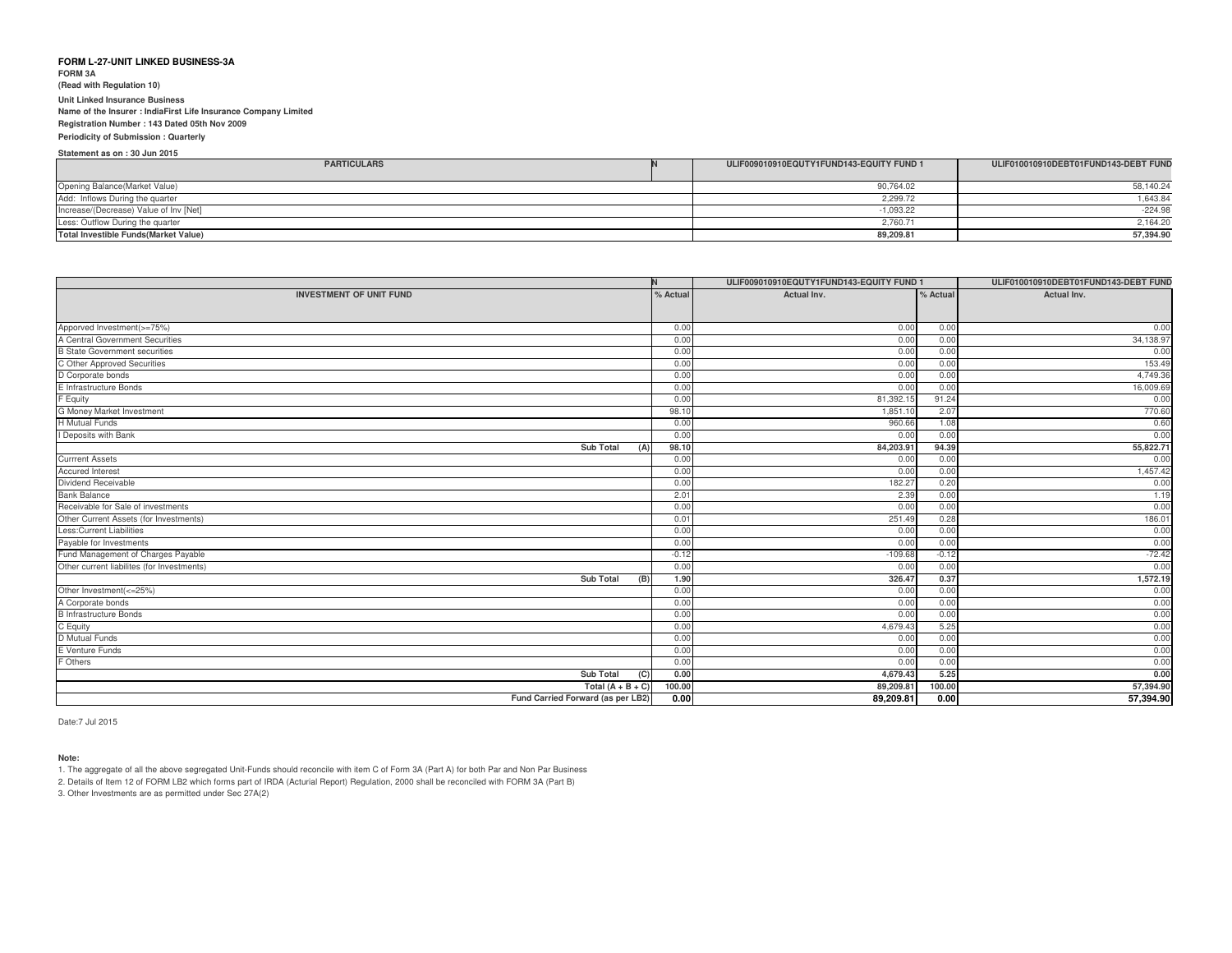**FORM 3A**

**(Read with Regulation 10)**

**Unit Linked Insurance Business**

**Name of the Insurer : IndiaFirst Life Insurance Company Limited**

#### **Registration Number : 143 Dated 05th Nov 2009**

**Periodicity of Submission : Quarterly**

| Statement as on: 30 Jun 2015                 |                                            |
|----------------------------------------------|--------------------------------------------|
| <b>PARTICULARS</b>                           | ULIF011010910BALAN1FUND143-Balanced Fund 1 |
|                                              |                                            |
| Opening Balance(Market Value)                | 47,523.06                                  |
| Add: Inflows During the quarter              | 491.36                                     |
| Increase/(Decrease) Value of Inv [Net]       | $-144.16$                                  |
| Less: Outflow During the quarter             | 745.60                                     |
| <b>Total Investible Funds (Market Value)</b> | 47.124.65                                  |

|                                            |          | ULIF011010910BALAN1FUND143-Balanced Fund 1 |          |
|--------------------------------------------|----------|--------------------------------------------|----------|
| <b>INVESTMENT OF UNIT FUND</b>             | % Actual | Actual Inv.                                | % Actual |
|                                            |          |                                            |          |
| Apporved Investment(>=75%)                 | 0.00     | 0.00                                       | 0.00     |
| A Central Government Securities            | 59.48    | 7.695.57                                   | 16.33    |
| <b>B</b> State Government securities       | 0.00     | 0.00                                       | 0.00     |
| C Other Approved Securities                | 0.27     | 1.143.94                                   | 2.43     |
| D Corporate bonds                          | 8.27     | 1,305.37                                   | 2.77     |
| E Infrastructure Bonds                     | 27.89    | 4,722.84                                   | 10.02    |
| F Equity                                   | 0.00     | 27,958.11                                  | 59.33    |
| G Money Market Investment                  | 1.34     | 1,606.90                                   | 3.41     |
| <b>H</b> Mutual Funds                      | 0.00     | 619.40                                     | 1.31     |
| I Deposits with Bank                       | 0.00     | 0.00                                       | 0.00     |
| <b>Sub Total</b><br>(A)                    | 97.26    | 45,052.14                                  | 95.60    |
| <b>Currrent Assets</b>                     | 0.00     | 0.00                                       | 0.00     |
| <b>Accured Interest</b>                    | 2.54     | 422.16                                     | 0.90     |
| Dividend Receivable                        | 0.00     | 79.93                                      | 0.17     |
| <b>Bank Balance</b>                        | 0.00     | 2.36                                       | 0.01     |
| Receivable for Sale of investments         | 0.00     | 0.00                                       | 0.00     |
| Other Current Assets (for Investments)     | 0.32     | 45.93                                      | 0.10     |
| <b>Less:Current Liabilities</b>            | 0.00     | 0.00                                       | 0.00     |
| Payable for Investments                    | 0.00     | 0.00                                       | 0.00     |
| Fund Management of Charges Payable         | $-0.13$  | $-58.46$                                   | $-0.12$  |
| Other current liabilites (for Investments) | 0.00     | 0.00                                       | 0.00     |
| <b>Sub Total</b><br>(B)                    | 2.74     | 491.92                                     | 1.04     |
| Other Investment(<=25%)                    | 0.00     | 0.00                                       | 0.00     |
| A Corporate bonds                          | 0.00     | 0.00                                       | 0.00     |
| <b>B</b> Infrastructure Bonds              | 0.00     | 0.00                                       | 0.00     |
| C Equity                                   | 0.00     | 1,580.60                                   | 3.35     |
| <b>D</b> Mutual Funds                      | 0.00     | 0.00                                       | 0.00     |
| E Venture Funds                            | 0.00     | 0.00                                       | 0.00     |
| F Others                                   | 0.00     | 0.00                                       | 0.00     |
| <b>Sub Total</b><br>(C)                    | 0.00     | 1,580.60                                   | 3.35     |
| Total $(A + B + C)$                        | 100.00   | 47,124.65                                  | 100.00   |
| Fund Carried Forward (as per LB2)          | 0.00     | 47,124.65                                  | 0.00     |

Date:7 Jul 2015

#### **Note:**

1. The aggregate of all the above segregated Unit-Funds should reconcile with item C of Form 3A (Part A) for both Par and Non Par Business

2. Details of Item 12 of FORM LB2 which forms part of IRDA (Acturial Report) Regulation, 2000 shall be reconciled with FORM 3A (Part B)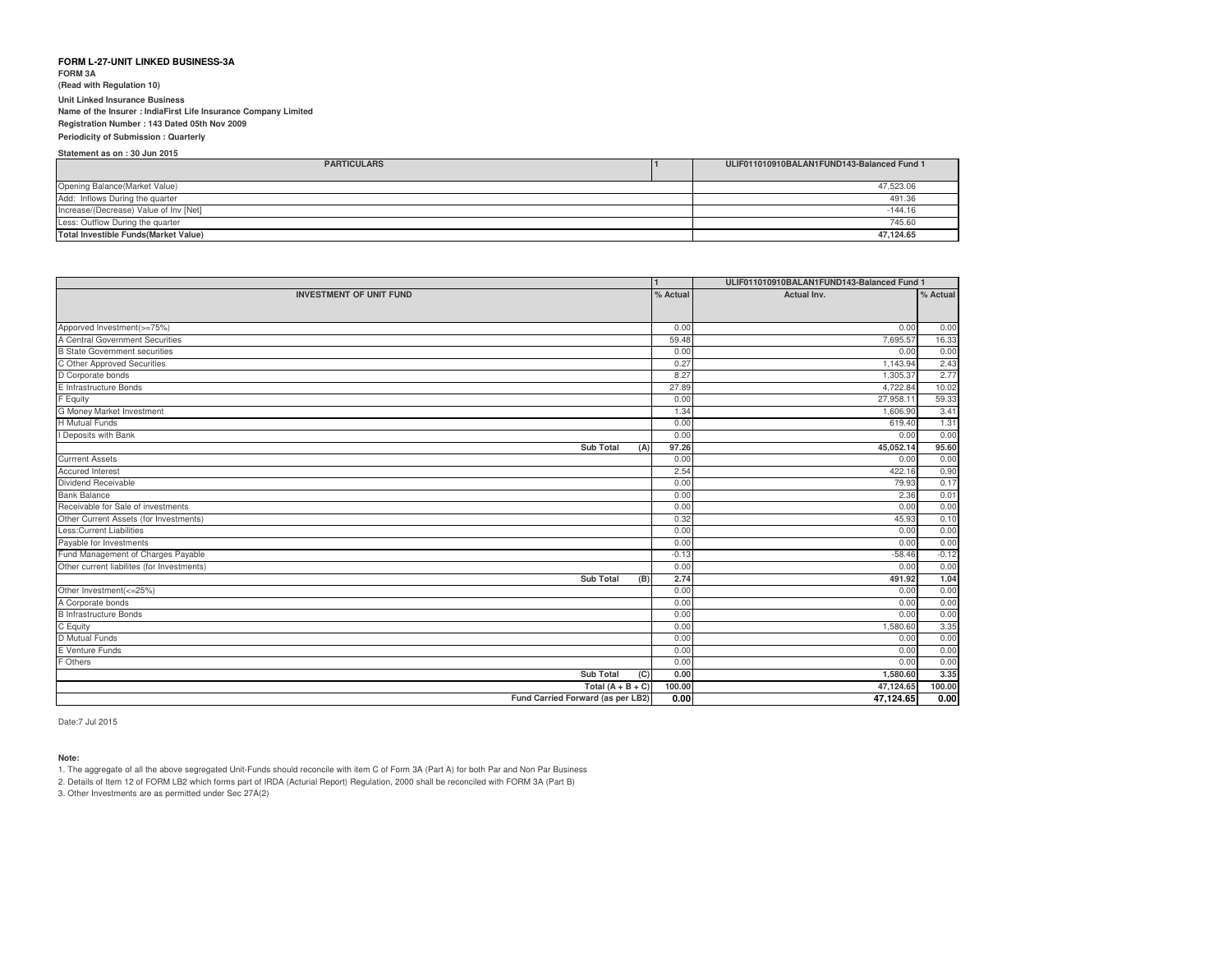**FORM 3A (Read with Regulation 10)Unit Linked Insurance Business**

 **Name of the Insurer : IndiaFirst Life Insurance Company LimitedRegistration Number : 143 Dated 05th Nov 2009**

# **Periodicity of Submission : Quarterly**

**Statement as on : 30 Jun 2015**

| <b>PARTICULARS</b>                           | ULIF012010910INDTRAFUND143-INDEX TRACKER FUND | ULIF013010910VALUEFUND0143-VALUE FUND |
|----------------------------------------------|-----------------------------------------------|---------------------------------------|
| Opening Balance(Market Value)                | 834.15                                        | 1,327.35                              |
| Add: Inflows During the quarter              | 28.58                                         | 37.63                                 |
| Increase/(Decrease) Value of Inv [Net]       | $-21.1$                                       |                                       |
| Less: Outflow During the quarter             | 29.4                                          | 54.95                                 |
| <b>Total Investible Funds (Market Value)</b> | 1,812.09                                      | 1,298.07                              |

|                                                               | ULIF012010910INDTRAFUND143-INDEX TRACKER FUND |              | ULIF013010910VALUEFUND0143-VALUE FUND |          |
|---------------------------------------------------------------|-----------------------------------------------|--------------|---------------------------------------|----------|
| <b>INVESTMENT OF UNIT FUND</b>                                | Actual Inv.                                   | % Actual     |                                       | % Actual |
|                                                               |                                               |              |                                       |          |
|                                                               | 0.00                                          |              |                                       |          |
| Apporved Investment(>=75%)<br>A Central Government Securities | 0.00                                          | 0.00<br>0.00 | 0.00                                  | 0.00     |
|                                                               |                                               |              | 0.00                                  | 0.00     |
| <b>B State Government securities</b>                          | 0.00                                          | 0.00         | 0.00                                  | 0.00     |
| C Other Approved Securities                                   | 0.00                                          | 0.00         | 0.00                                  | 0.00     |
| D Corporate bonds                                             | 0.00                                          | 0.00         | 0.00                                  | 0.00     |
| E Infrastructure Bonds                                        | 0.00                                          | 0.00         | 0.00                                  | 0.00     |
| F Equity                                                      | 1,615.24                                      | 89.14        | 1,134.87                              | 87.43    |
| <b>G Money Market Investment</b>                              | 100.50                                        | 5.55         | 16.50                                 | 1.27     |
| <b>H</b> Mutual Funds                                         | 0.00                                          | 0.00         | 22.43                                 | 1.73     |
| I Deposits with Bank                                          | 0.00                                          | 0.00         | 0.00                                  | 0.00     |
| Sub Total<br>(A)                                              | 1,715.74                                      | 94.68        | 1,173.80                              | 90.43    |
| <b>Currrent Assets</b>                                        | 0.00                                          | 0.00         | 0.00                                  | 0.00     |
| <b>Accured Interest</b>                                       | 0.00                                          | 0.00         | 0.00                                  | 0.00     |
| Dividend Receivable                                           | 3.67                                          | 0.20         | 2.09                                  | 0.16     |
| <b>Bank Balance</b>                                           | 0.09                                          | 0.00         | 0.05                                  | 0.00     |
| Receivable for Sale of investments                            | 0.00                                          | 0.00         | 0.00                                  | 0.00     |
| Other Current Assets (for Investments)                        | 1.33                                          | 0.07         | 3.50                                  | 0.27     |
| Less: Current Liabilities                                     | 0.00                                          | 0.00         | 0.00                                  | 0.00     |
| Payable for Investments                                       | 0.00                                          | 0.00         | 0.00                                  | 0.00     |
| Fund Management of Charges Payable                            | $-2.24$                                       | $-0.12$      | $-1.60$                               | $-0.12$  |
| Other current liabilites (for Investments)                    | 0.00                                          | 0.00         | 0.00                                  | 0.00     |
| Sub Total<br>(B)                                              | 2.85                                          | 0.16         | 4.04                                  | 0.31     |
| Other Investment(<=25%)                                       | 0.00                                          | 0.00         | 0.00                                  | 0.00     |
| A Corporate bonds                                             | 0.00                                          | 0.00         | 0.00                                  | 0.00     |
| <b>B</b> Infrastructure Bonds                                 | 0.00                                          | 0.00         | 0.00                                  | 0.00     |
| C Equity                                                      | 93.50                                         | 5.16         | 120.23                                | 9.26     |
| D Mutual Funds                                                | 0.00                                          | 0.00         | 0.00                                  | 0.00     |
| E Venture Funds                                               | 0.00                                          | 0.00         | 0.00                                  | 0.00     |
| Others                                                        | 0.00                                          | 0.00         | 0.00                                  | 0.00     |
| <b>Sub Total</b><br>(C)                                       | 93.50                                         | 5.16         | 120.23                                | 9.26     |
| Total $(A + B + C)$                                           | 1,812.09                                      | 100.00       | 1,298.07                              | 100.00   |
| Fund Carried Forward (as per LB2)                             | 1,812.09                                      | 0.00         | 1,298.07                              | 0.00     |

Date:7 Jul 2015

# **Note:**

1. The aggregate of all the above segregated Unit-Funds should reconcile with item C of Form 3A (Part A) for both Par and Non Par Business

2. Details of Item 12 of FORM LB2 which forms part of IRDA (Acturial Report) Regulation, 2000 shall be reconciled with FORM 3A (Part B)